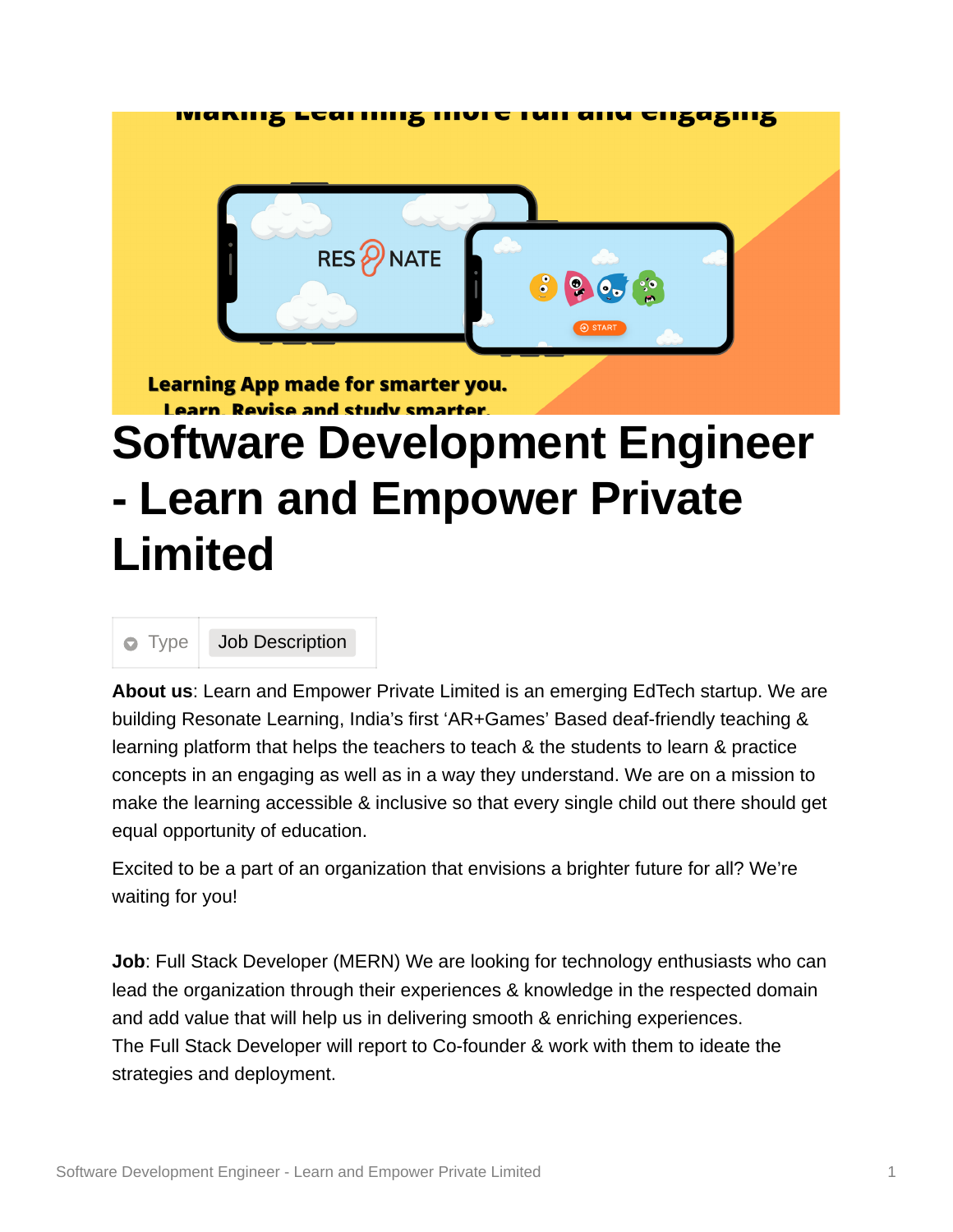## **Roles and Responsibilities:**

- Creating scalable components for maximum performance across a vast array of web-capable devices and browsers
- Be involved and drive product and design discussions, striking a balance between speed and execution.
- Making the system resilient, as well as structuring the database.
- Building APIs using NodeJS, MongoDB, GraphQL
- Collaborating with the team of Unity Developers to create, test & deploy the app, APIs as well as a stack that follows while doing so.
- Optimizing and managing deployments
- Collaborating with Co-Founder to ideate, design, prototype, validate and launch new feature sets and products
- Analyzing and determining the best tools/packages and tech stacks for the solution
- Managing and mentoring a team of web developers
- Making a social impact with every line of code!

## **What you'll need to bring to the table?**

- Full stack software development experience in HTML5, CSS3, JavaScript, React.js and Node.js
- Experience with creating data models for and working with either an SQL or a NoSQL database
- Good understanding of REST APIs and the web in general
- Ability to architect a full stack scalable web application
- Experience with a cloud deployment systems such as AWS
- Have published at least one original web application
- Ability to collaborate with a team of developers, product managers and designers